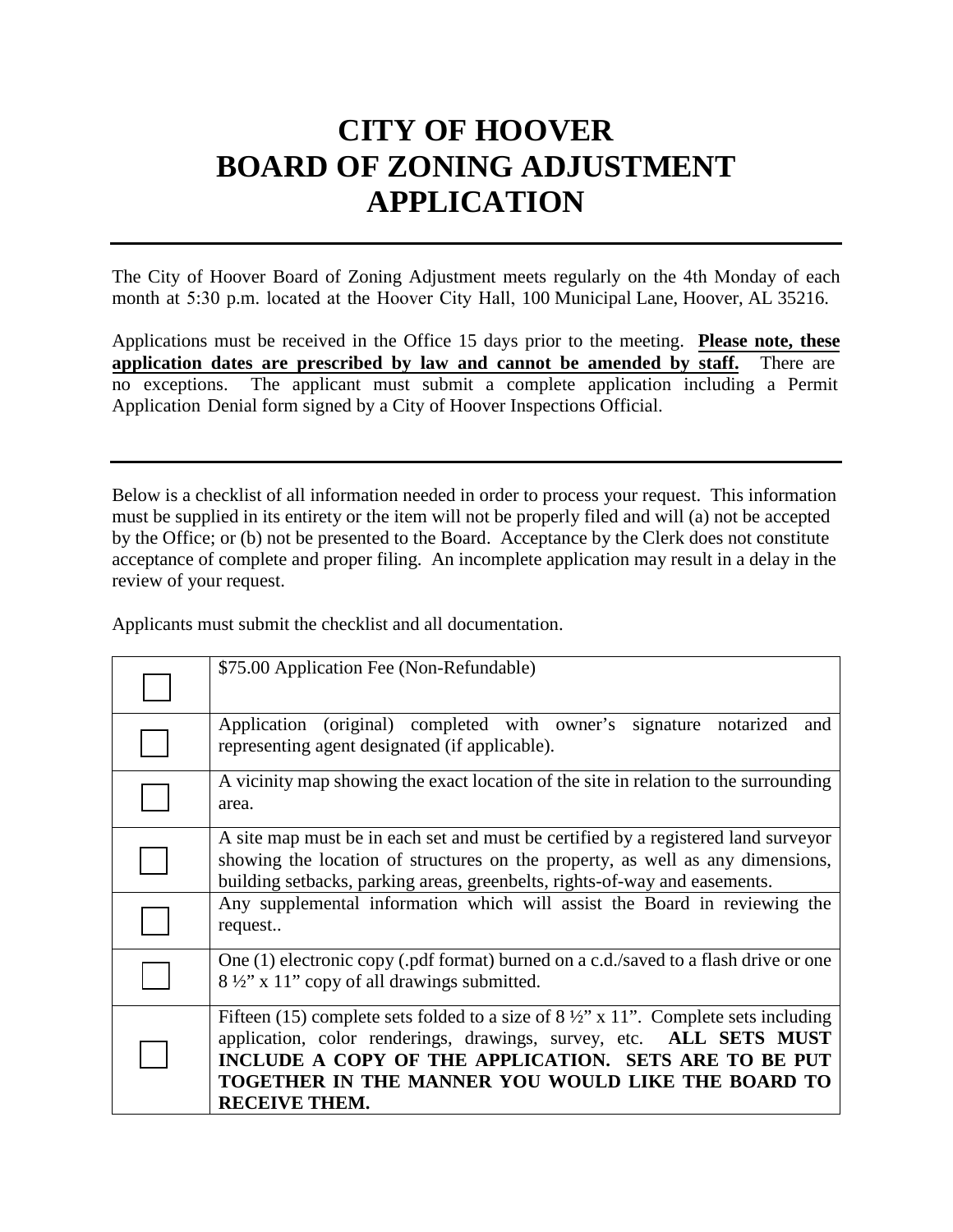### **VARIANCES**

The owner of the property understands that variances are granted based on the zoning code. Variances are not granted on any kind of covenants. Covenants are between property owners. Example: If you are asking for a variance from a building setback line and the building setback line is recorded on the plat and matches the Zoning Code, then the Board of Zoning Adjustment would only hear the case based on the Zoning Code requirements, not what is on the recorded plat. The recorded plat is a covenant between property owners of the subdivision. You must have signatures of every property owner on the recorded plat map to change the covenant portion of the setback. The letter of signatures approving the amendment of the covenants must be filed with the Office of the Probate Court. Again, we can only give a variance based on the Zoning Code and that is the only portion of the building setback changes that the Board of Zoning Adjustment will vote on. Once filed with the Office of Probate, please bring a copy of the recorded amendment to the Office of the City Clerk and we will place it in your file.

# **EXAMPLES OF VARIANCES**

A request for a building setback variance should be accompanied by a site map showing the dimensions and location of the proposed structure and distances from all property lines, rights-ofway and easements.

A request for a variance to the sign regulations should be accompanied by a drawing of the proposed structure showing all dimensions and a site plan showing the location of the sign in relation to property lines, rights-of-way, buildings and other signs on the premises. The applicant shall also provide the number, type, location and dimensions of all existing signs on the premises.

# **TIME LIMIT ON OBTAINING PERMIT(S)**

Unless otherwise specified by the Board, a special exception, or variance authorized by the Board shall expire if the applicant fails to obtain a building permit pursuant thereto within six (6) months of the date of authorization by the Board of Zoning Adjustment.

### **MEETING**

It is recommended that the applicant and the applicant's designated representative, be present at the meeting at which the Board of Zoning Adjustment is to hear the request. Lack of representation on the part of the applicant may result in the request being delayed.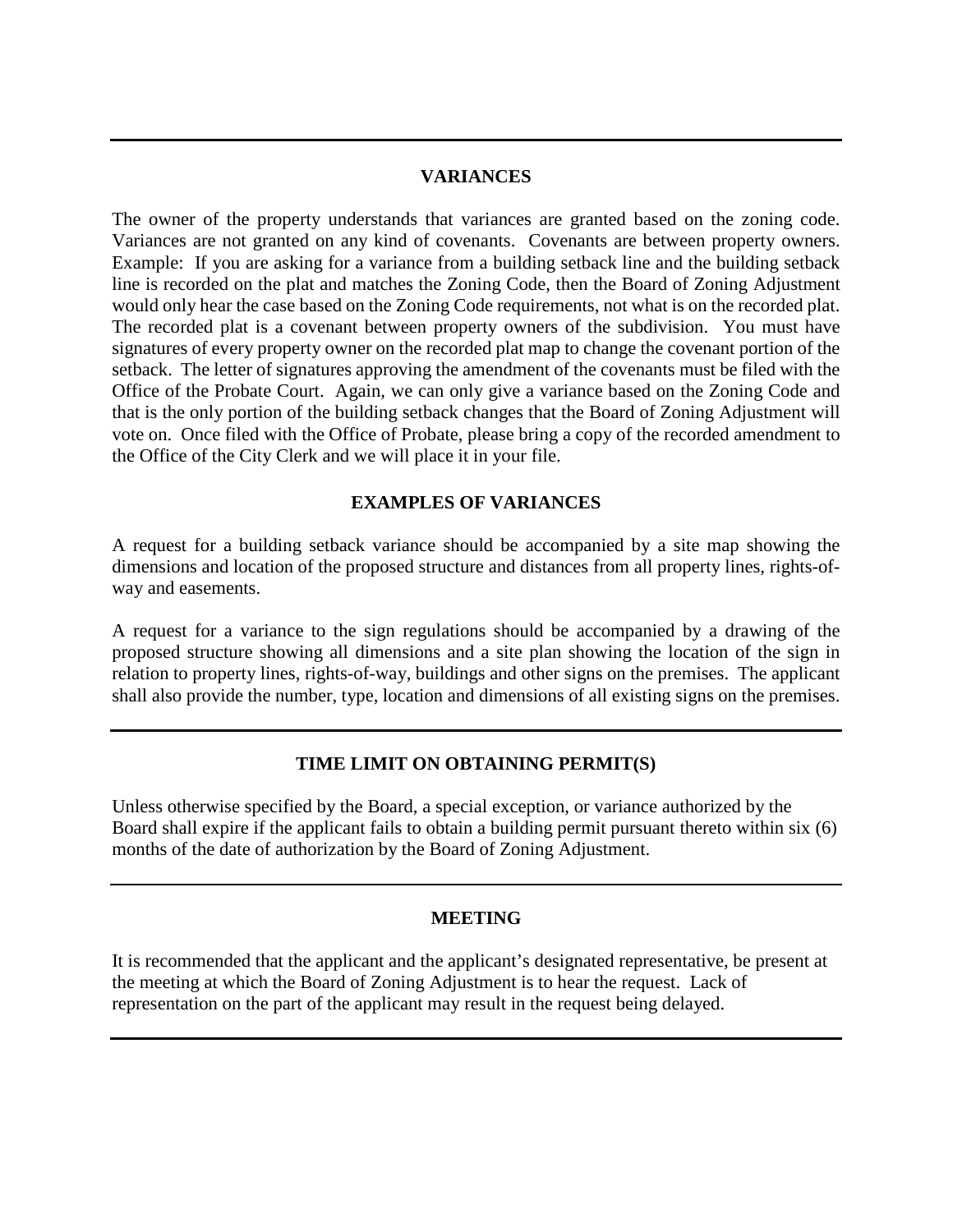#### **APPLICANT INFORMATION:** I.

|      |          | <b>Owner of Property (This Section Must Be Completed)</b>                                                                                                    |
|------|----------|--------------------------------------------------------------------------------------------------------------------------------------------------------------|
|      | Name:    |                                                                                                                                                              |
|      | Address: |                                                                                                                                                              |
|      |          |                                                                                                                                                              |
|      | Phone #: | $\frac{1}{2}$ Other #:                                                                                                                                       |
|      | Email:   |                                                                                                                                                              |
|      |          | <b>Representing Attorney/Other Agent</b>                                                                                                                     |
|      | Name:    |                                                                                                                                                              |
|      | Address: |                                                                                                                                                              |
|      |          |                                                                                                                                                              |
|      | Phone #: | $\underline{\hspace{1cm}}$ Other #:<br><u> 1999 - Johann Harry Harry Harry Harry Harry Harry Harry Harry Harry Harry Harry Harry Harry Harry Harry Harry</u> |
|      | Email:   |                                                                                                                                                              |
|      |          |                                                                                                                                                              |
| II.  |          | <b>DESCRIPTION OF PROPERTY:</b>                                                                                                                              |
|      |          |                                                                                                                                                              |
|      |          | Lot #: $\_\_\_\_\_\_\_\_\_\_\_\_\_\_\_\_\_\_\_\_\_\_\_\_\_\_\_\_\_\_$                                                                                        |
|      |          | <b>Subdivision Name:</b>                                                                                                                                     |
| III. | ZONING:  |                                                                                                                                                              |
|      |          | Hoover Zoning for the subject property is ____________.                                                                                                      |
|      |          |                                                                                                                                                              |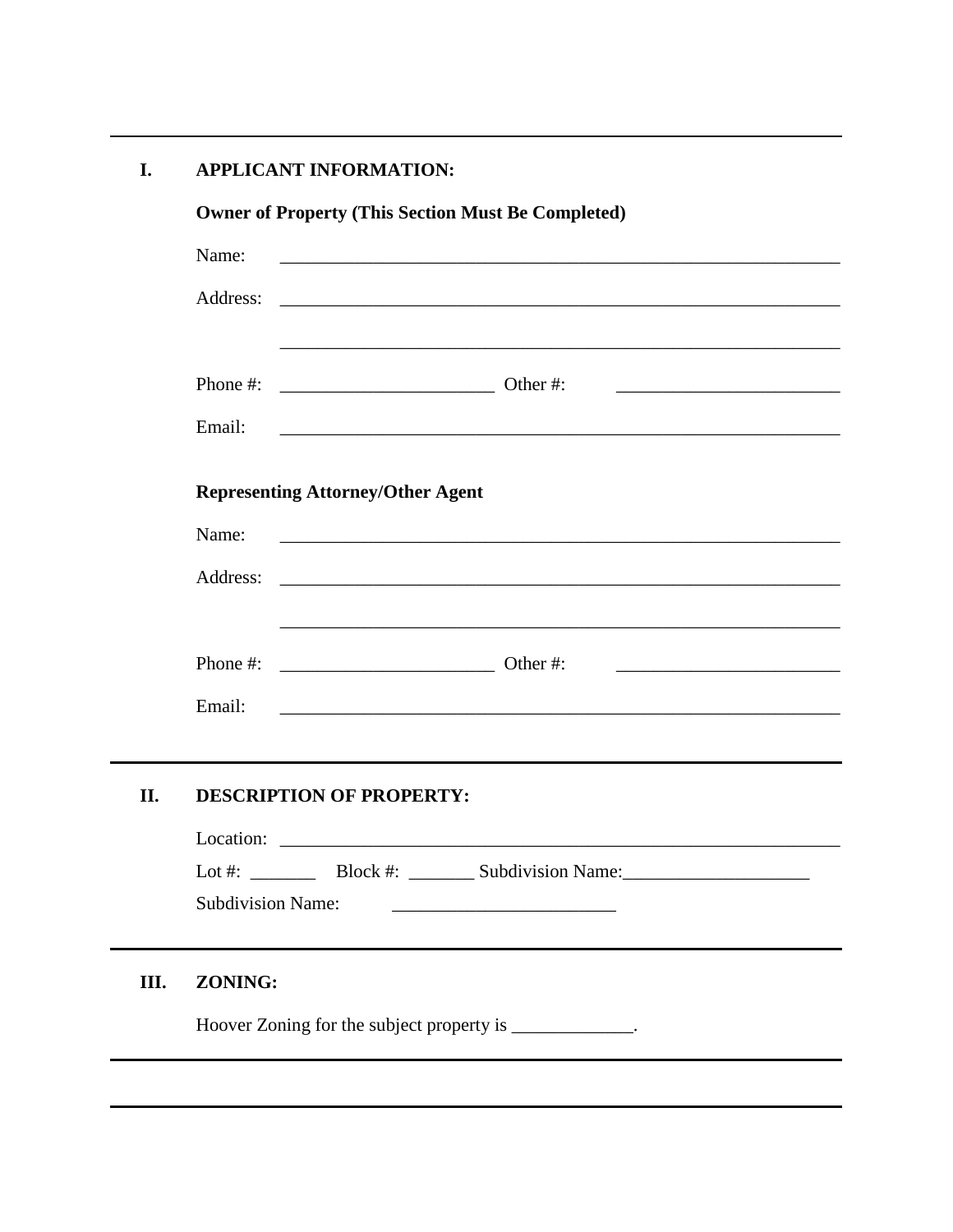# **IV. REASONS FOR REQUEST (PLEASE CHECK THE APPLICABLE NUMBER AND FILL IN THE STATEMENTS):**

1.  $\Box$  A request to vary:

\_\_\_\_\_\_\_' variance to reduce the lot width to \_\_\_\_\_\_\_' in lieu of the required  $\qquad \qquad$ \_\_\_\_\_\_\_ square foot variance to reduce the lot area to \_\_\_\_\_\_ square feet in lieu of the required \_\_\_\_\_\_\_ square feet. \_\_\_\_\_\_\_' front/side/rear (circle one) setback variance to reduce the setback to  $\frac{1}{\sqrt{2}}$  in lieu of the required  $\frac{1}{\sqrt{2}}$ . \_\_\_\_\_\_\_' front/side/rear (circle one) setback variance to reduce the setback to \_\_\_\_\_\_\_' in lieu of the required \_\_\_\_\_\_\_\_'. \_\_\_\_\_\_\_' front/side/rear (circle one) setback variance to reduce the setback to \_\_\_\_\_\_\_\_\_, in lieu of the required  $\cdot$ . \_\_\_\_\_\_\_' front/side/rear (circle one) setback variance to reduce the setback to \_\_\_\_\_\_\_' in lieu of the required \_\_\_\_\_\_\_\_'. 2.  $\Box$  A decision of the Zoning Official which the applicant believes to be contrary to the meaning of the Zoning Ordinance. 3.  $\Box$  An application to establish a use which must be approved by the Board of Zoning Adjustment (See Section \_\_\_\_\_\_\_\_\_). 4.  $\Box$  A request for extension of a non-conforming use (See Section  $\Box$ ). 5. Sign Code Variance (See Section ). Explain in line(s) below. 6.  $\Box$  Other – (See Section ) Explain in line(s) below. \_\_\_\_\_\_\_\_\_\_\_\_\_\_\_\_\_\_\_\_\_\_\_\_\_\_\_\_\_\_\_\_\_\_\_\_\_\_\_\_\_\_\_\_\_\_\_\_\_\_\_\_\_\_\_\_\_\_\_\_\_\_\_\_\_\_\_\_\_\_\_\_\_\_\_\_\_\_

# **V. Hardship (Describe those things which you feel justify the action requested).** \_\_\_\_\_\_\_\_\_\_\_\_\_\_\_\_\_\_\_\_\_\_\_\_\_\_\_\_\_\_\_\_\_\_\_\_\_\_\_\_\_\_\_\_\_\_\_\_\_\_\_\_\_\_\_\_\_\_\_\_\_\_\_\_\_\_\_\_\_\_\_\_\_\_\_\_\_\_

\_\_\_\_\_\_\_\_\_\_\_\_\_\_\_\_\_\_\_\_\_\_\_\_\_\_\_\_\_\_\_\_\_\_\_\_\_\_\_\_\_\_\_\_\_\_\_\_\_\_\_\_\_\_\_\_\_\_\_\_\_\_\_\_\_\_\_\_\_\_\_\_\_\_\_\_\_\_

\_\_\_\_\_\_\_\_\_\_\_\_\_\_\_\_\_\_\_\_\_\_\_\_\_\_\_\_\_\_\_\_\_\_\_\_\_\_\_\_\_\_\_\_\_\_\_\_\_\_\_\_\_\_\_\_\_\_\_\_\_\_\_\_\_\_\_\_\_\_\_\_\_\_\_\_\_\_

\_\_\_\_\_\_\_\_\_\_\_\_\_\_\_\_\_\_\_\_\_\_\_\_\_\_\_\_\_\_\_\_\_\_\_\_\_\_\_\_\_\_\_\_\_\_\_\_\_\_\_\_\_\_\_\_\_\_\_\_\_\_\_\_\_\_\_\_\_\_\_\_\_\_\_\_\_\_

\_\_\_\_\_\_\_\_\_\_\_\_\_\_\_\_\_\_\_\_\_\_\_\_\_\_\_\_\_\_\_\_\_\_\_\_\_\_\_\_\_\_\_\_\_\_\_\_\_\_\_\_\_\_\_\_\_\_\_\_\_\_\_\_\_\_\_\_\_\_\_\_\_\_\_\_\_\_